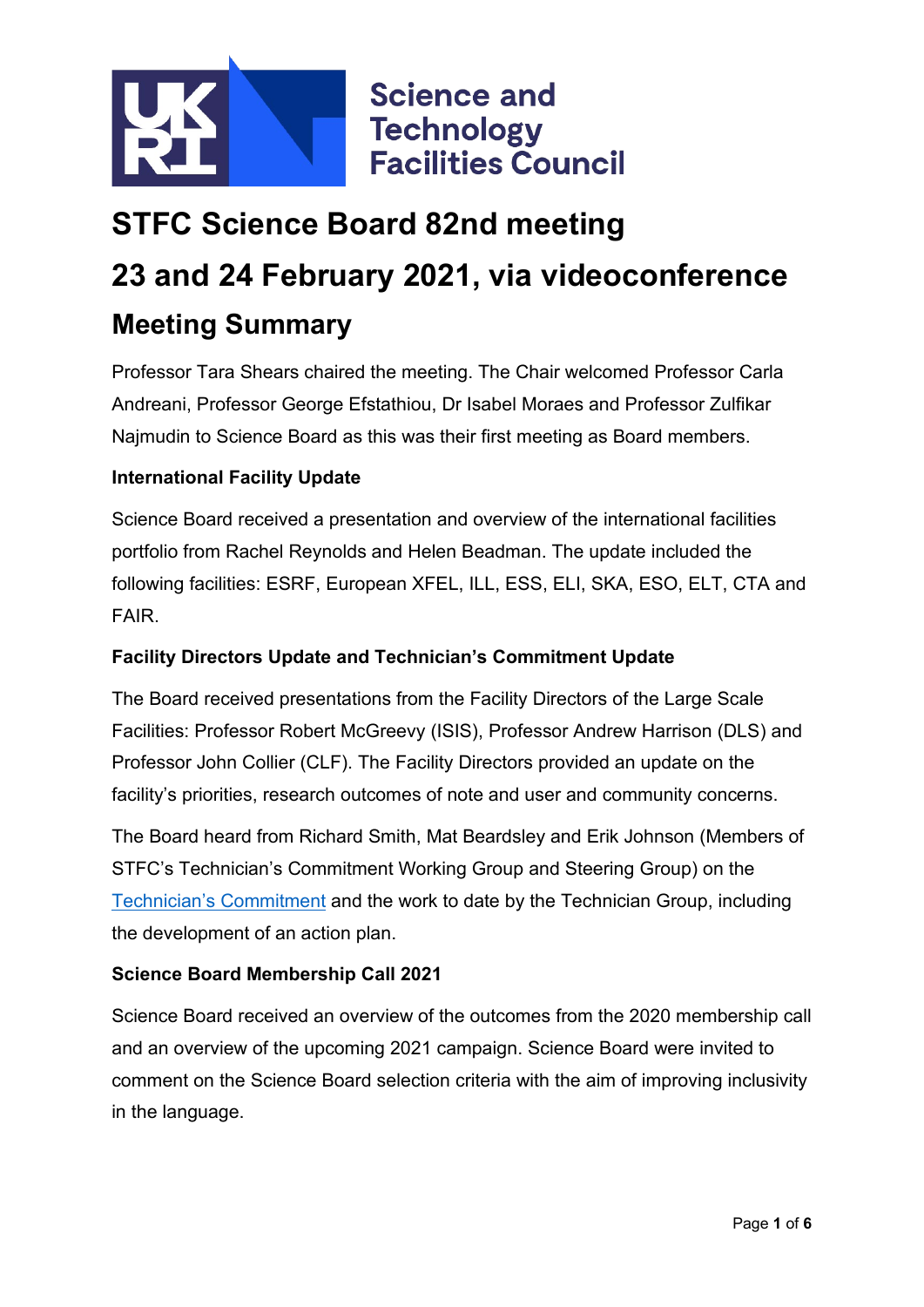#### **Advisory Panel Updates**

Science Board were provided with an update from the Chairs of the Life Sciences & Soft Materials Advisory Panel (LS&SM, Dr Susan Quinn) and the Physical Sciences & Engineering Advisory Panel (PS&E, Dr Kate Lancaster). Science Board heard from the panels on recent activities, scheduled work the panel will be undertaking over the coming year, the role of the panels and highlights of scientific discoveries or scientific areas of emerging interest. The panel also had the opportunity to discuss any concerns from the panel or community.

Links to the scientific highlights presented can be found in **[Annex 1.](#page-3-0)** 

#### **Funding Advice and Recommendations**

Science Board considered the following Projects Peer Review Panel (PPRP) reports and Grants Panel reports:

- The New Robotic Telescope (NRT) PPRP
- The Solar Multi-Conjugate Adaptive Optics (MCAO) PPRP
- Gravitational Waves grants panel report

#### **Infrastructure Prioritisation Update**

Science Board received an update on the revised process of the planned Infrastructure Prioritisation process for 2021 from Dr Ailidh Woodcock and Philip Amison and invited the Board to comment on the assessment criteria.

#### **Standing items**

The minutes and actions from the December 2020 meeting were reviewed and the Chair and Deputy Chair provided the Board with an update on any matters arising from Council and recent Town meetings.

Science Board received an update and additional commentary on the STFC update report from Professor Mark Thomson, Executive Chair of STFC, which included an update on: the occupancy of science sites due to COVID-19; new Council members; the spending review; the review of space related activities in the UK; the 1<sup>st</sup> Council meeting for the Square Kilometre Array (SKA); and the CERN Council governance.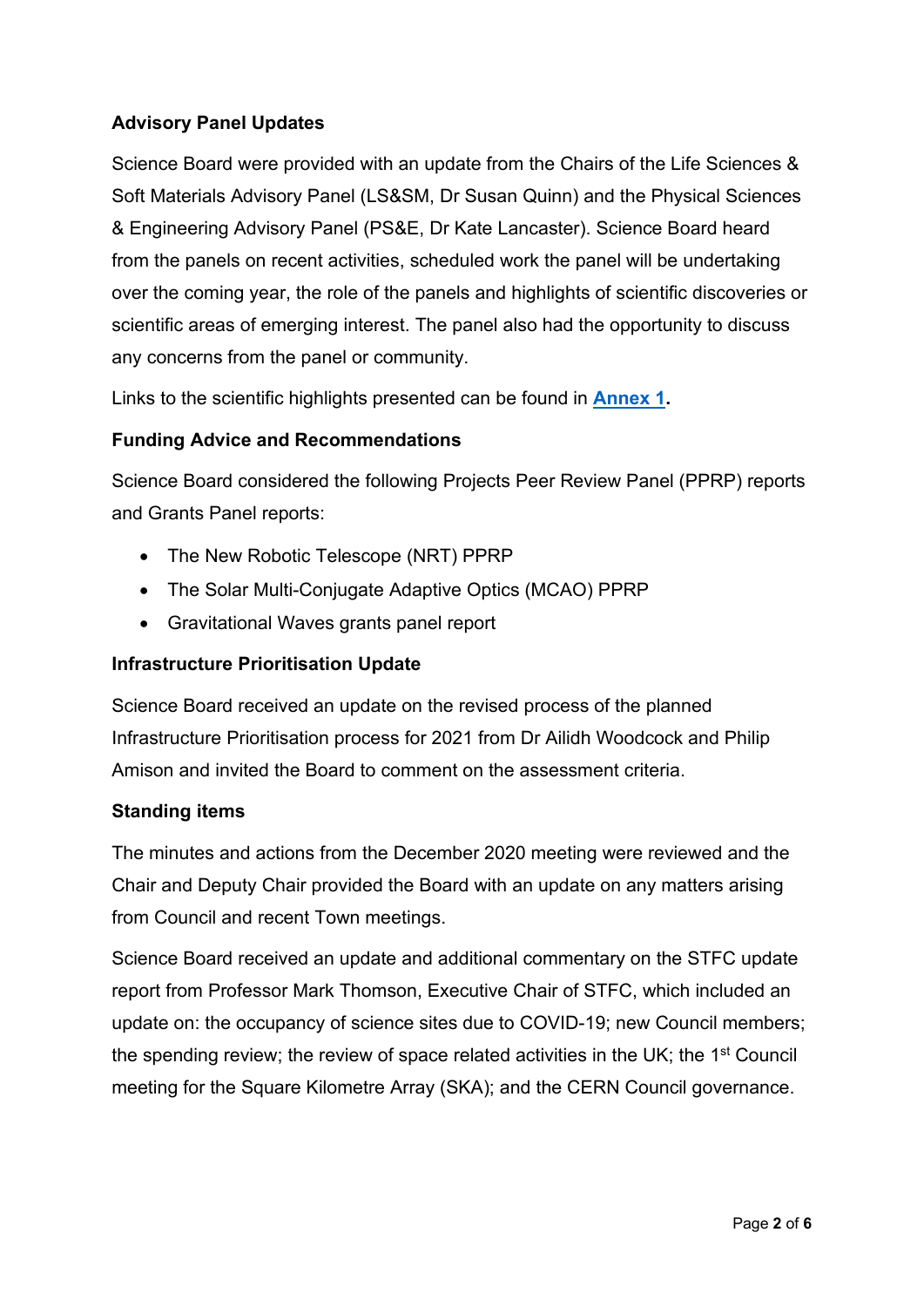Information papers included, an SKA Construction Grant Review and the National [Audit Office Report: UKRI's Management of ISCF,](https://www.nao.org.uk/report/the-ukris-management-of-the-industrial-strategy-challenge-fund/?utm_campaign=the-ukris-management-of-the-industrial-strategy-challenge-fund&utm_content=&utm_medium=email&utm_name=&utm_source=govdelivery&utm_term) which were noted by Science Board.

#### **Date of Next Meeting**

The next Science Board meeting will be held on 20 and 21 April (83rd meeting) 2021 by videoconference.

A list of acronyms for this summary can be found in [Annex 2.](#page-5-0)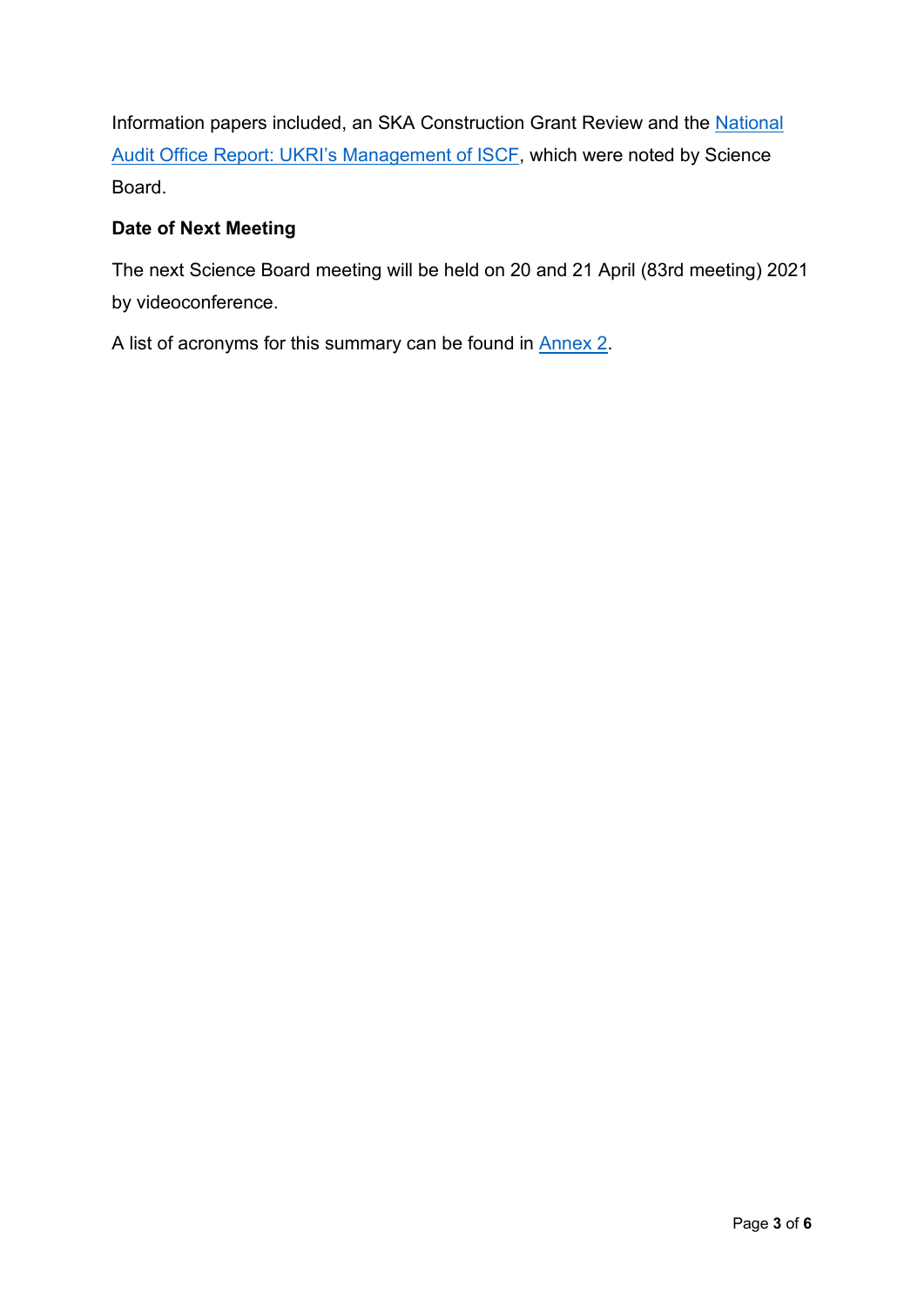### **Annexes**

## <span id="page-3-0"></span>**Annex 1: Links to scientific highlights presented by Advisory Panels LS&SM:**

- 1. A Single-Component Photorheological Fluid with Light-Responsive Viscosity, E. A. Kelly, N. Willis-Fox, J. E. Houston, C. Blayo, G. Divitini, N. Cowieson, R. Daly and R. C. Evans, Nanoscale, 2020, 12, 6300-6306. (Hot Article)
- 2. 3D Correlative Cryo-Structured Illumination Fluorescence and Soft X-ray Microscopy Elucidates Reovirus Intracellular Release Pathway. I. Kounatidis, Stanifer ML, Phillips MA, Paul-Gilloteaux P, Heiligenstein X, Wang H, Okolo CA, Fish TM, Spink MC, Stuart DI, Davis I, Boulant S, Grimes JM, Dobbie IM, Harkiolaki M. Cell. 2020, 182, 515-530.
- 3. Visualizing the protons in a metalloenzyme electron proton transfer pathway, H. Kwon, J. Basran, J.M. Devos, R. Suardíaz, M. W. van der Kamp, A. J. Mulholland, T. E. Schrader, A. Ostermann, M. P. Blakeley, P. C. E. Moody, and E. L. Raven PNAS, 2020, 117, 6484.
- 4. Molecular basis for control of antibiotic production by a bacterial hormone. S. Zhou, H. Bhukya, N. Malet, P. J. Harrison, D Rea, M .J. Belousoff, H. Venugopal, P. K. Sydor, K. M. Styles, L. Song, M. J. Cryle, L. M. Alkhalaf, V. Fülöp, G. L. Challis, C. Corre, Nature. 2021 doi: 10.1038/s41586-021-03195-x.
- 5. Unraveling the Mechanism of a LOV Domain Optogenetic Sensor: A Glutamine Lever Induces Unfolding of the Jα Helix. J. N. Iuliano, J. T. Collado, A. A. Gil, P. T. Ravindran, A. Lukacs, S.-Y. Shin, H. A. Woroniecka, K. Adamczyk, J. M. Aramini, U. R. Edupuganti, C. R. Hall, G.M. Greetham, I. V. Sazanovich, I. P. Clark, T. Daryaee, J. E. Toettcher, J. B. French, K. H. Gardner, C. L. Simmerling, S. R. Meech, and P. J. Tonge, ACS Chem. Biol. 2020, 15, 10, 2752–2765.
- 6. Single molecule protein stabilisation translates to macromolecular mechanics of a protein network. M. D. G. Hughes, S. Cussons, N. Mahmoudi, D. J Brockwell, L. Dougan, Soft Matter, 2020,16, 6389-6399.
- 7. Caught in the Loop: Binding of the  $[Ru(phen)_2(dppz)]^{2+}$  Light-Switch Compound to Quadruplex DNA in Solution informed by Time-Resolved Infrared Spectroscopy. S. J Devereux Dr. Stephen J. Devereux, F. E. Poynton, F. R. Baptista, T. Gunnlaugsson, C. J. Cardin, I. V. Sazanovich, M. Towrie, J. M. Kelly, S. J. Quinn Chem. Eur. J. 2020, 26, 17103.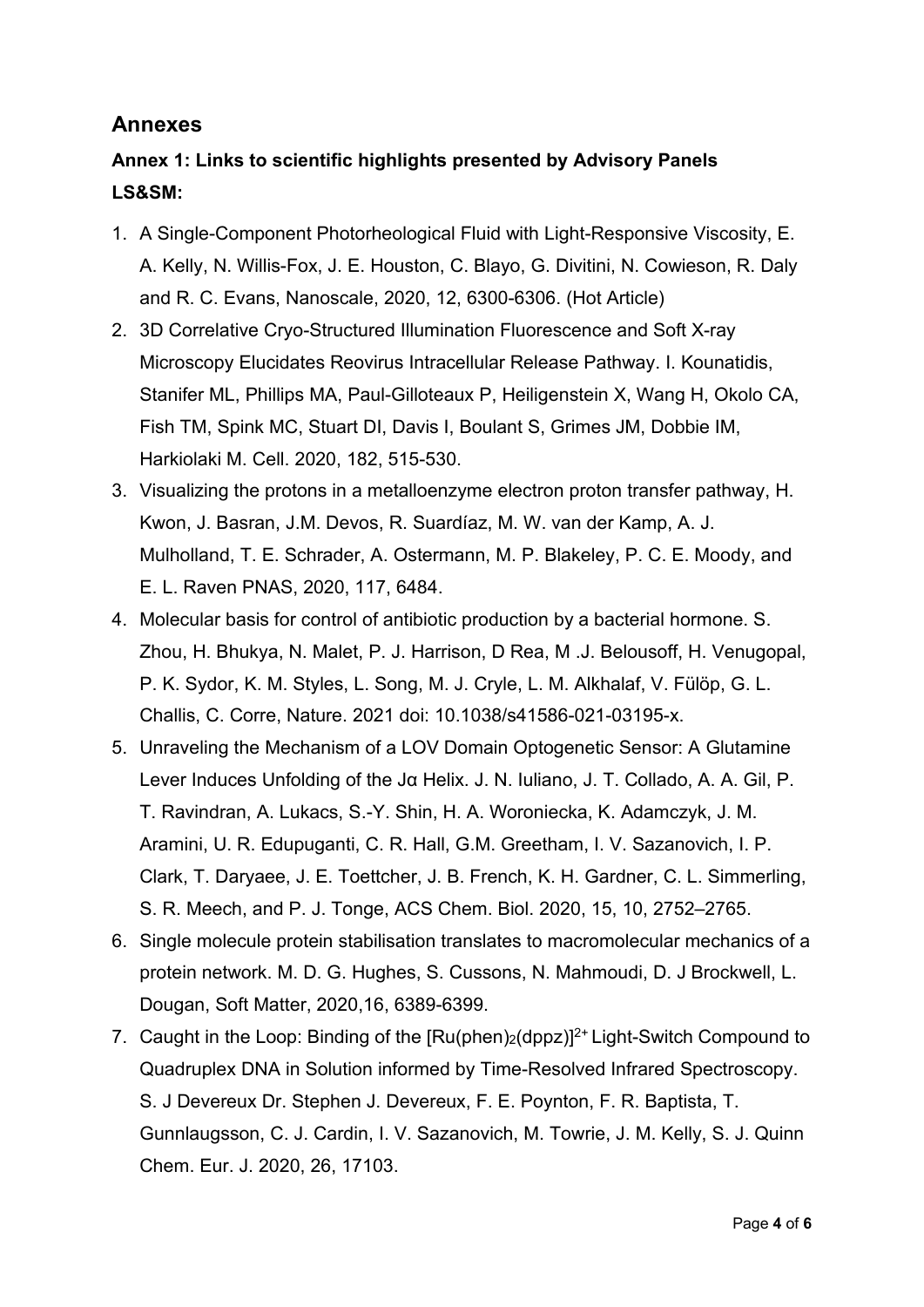- 8. How do Self-Assembling Antimicrobial Lipopeptides Kill Bacteria? Gong et al, ACS Appl. Mater. Interfaces 2020, 12, 50, 55675.
- 9. Controlled Dendrimersome Nanoreactor System for Localized Hypochlorite-Induced Killing of Bacteria, M. Potter, A. Najer, A. Klöckner, S. Zhang, M. N. Holme, V. Nele, J. Che, L. Massi, J. Penders, C. Saunders, J. J. Doutch, A. M. Edwards, O. Ces, M. M. Stevens, ACS Nano 2020, 14, 12, 17333.
- 10.Wu, Y., Okesola, B.O., Xu, J. et al. Disordered protein-graphene oxide coassembly and supramolecular biofabrication of functional fluidic devices. Nat. Commun. 2020, 11, 1182.
- 11.Ammonia Storage in Hydrogen Bond-Rich Microporous Polymers. R. J. S. Lima, D. V. Okhrimenko, S. Rudić, M. T. F. Telling, V. G. Sakai, D. Hwang, G. Barin, J. Eckert, J.-W. Lee, H. N. Bordallo; ACS Appl. Mater. Interfaces 2020,12, 58161.

#### **PS&E:**

- 1. Xu, C., Märker, K., Lee, J… Grey, C et al. Bulk fatigue induced by surface reconstruction in layered Ni-rich cathodes for Li-ion batteries. Nat. Mater. 20, 84–92 (2021).<https://doi.org/10.1038/s41563-020-0767-8>
- 2. A Simonov, T De Baerdemaker, H L B Boström, M L Ríos Gómez, H J Gray, D Chernyshov, A Bosak, H-B Bürgi & A L Goodwin, Hidden diversity of vacancy networks in Prussian blue analogues. Nature 578, 256 (2020)
- 3. R. J. Shalloo, S. J. D. Dann, J.-N. Gruse, C. I. D. Underwood, A. F. Antoine, C. Arran, M. Backhouse, C. D. Baird, M. D. Balcazar, N. Bourgeois, J. A. Cardarelli, P. Hatfield, J. Kang, K. Krushelnick, S. P. D. Mangles, C. D. Murphy, N. Lu, J. Osterhoff, K. Põder, P. P. Rajeev, C. P. Ridgers, S. Rozario, M. P. Selwood, A. J. Shahani, D. R. Symes, A. G. R. Thomas, C. Thornton, Z. Najmudin & M. J. V. Streeter, Automation and control of laser wakefield accelerators using Bayesian optimization. Nature Communications volume 11, Article number: 6355 (2020)